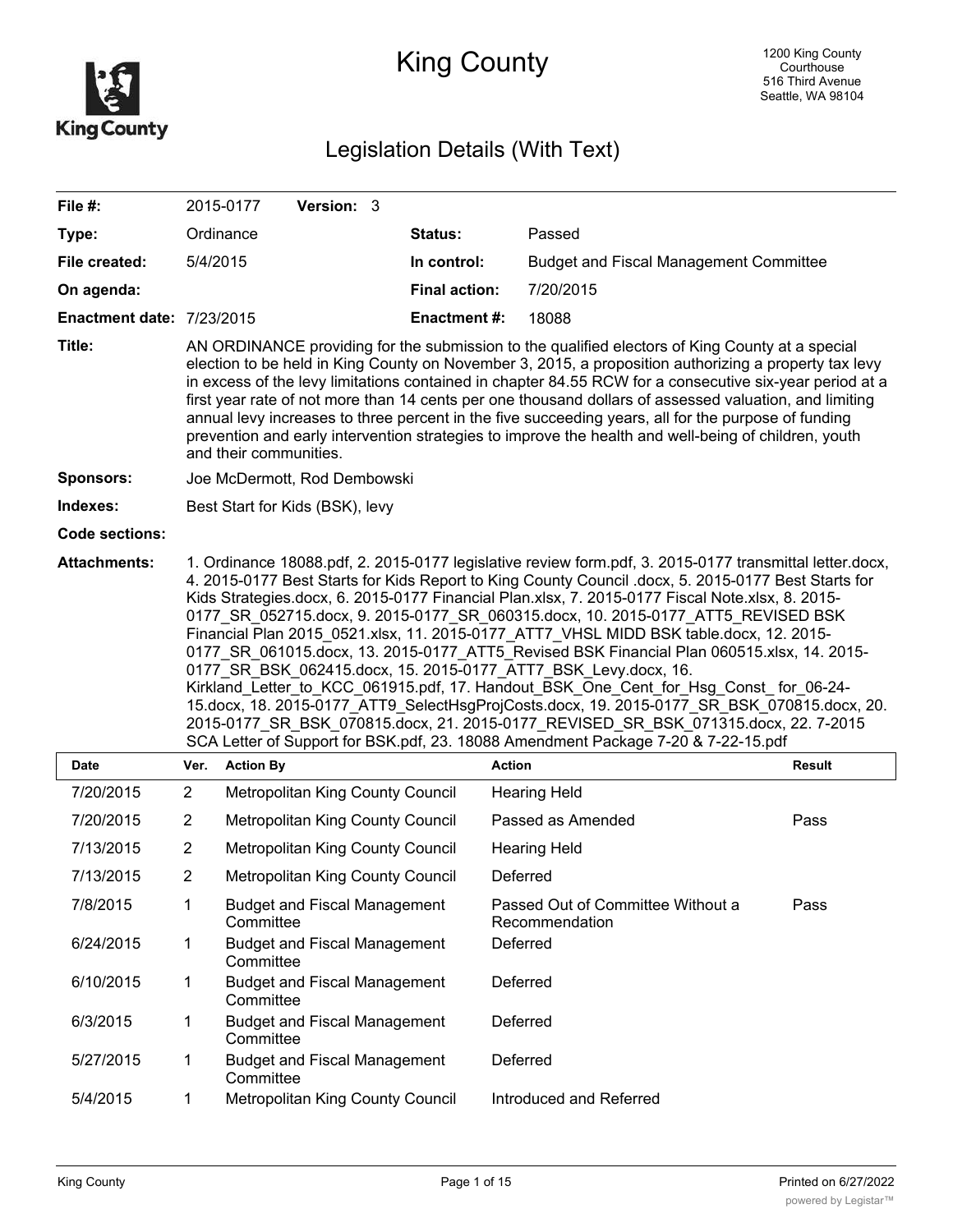AN ORDINANCE providing for the submission to the qualified electors of King County at a special election to be held in King County on November 3, 2015, a proposition authorizing a property tax levy in excess of the levy limitations contained in chapter 84.55 RCW for a consecutive six-year period at a first year rate of not more than 14 cents per one thousand dollars of assessed valuation, and limiting annual levy increases to three percent in the five succeeding years, all for the purpose of funding prevention and early intervention strategies to improve the health and well-being of children, youth and their communities.

#### STATEMENT OF FACTS:

1. Approximately twenty-five thousand children are born in King County every year. County residents under age eighteen comprise twenty-one percent of the county's population. Nearly half of people under age eighteen in King County are people of color.

2. Eighty-five percent of the human brain is developed by age three. According to early childhood development experts, basic skills necessary to be ready to learn in school and be successful as an adult, such as self-esteem, motivation, coordination, prioritization, management of incoming information, attention and distraction control, are developed by age five before children go to school.

3. A second significant time of brain development is adolescence. According to the National Institute of Mental Health, the parts of the brain responsible for controlling impulses and planning ahead, which are the hallmarks of successful adult behavior, mature during adolescence. Adolescence is also the critical period when young people learn to form safe and healthy relationships, and when many patterns of health-promoting or potentially healthdamaging behaviors are established.

4. Although King County as a whole is a thriving, prosperous region, there is evidence that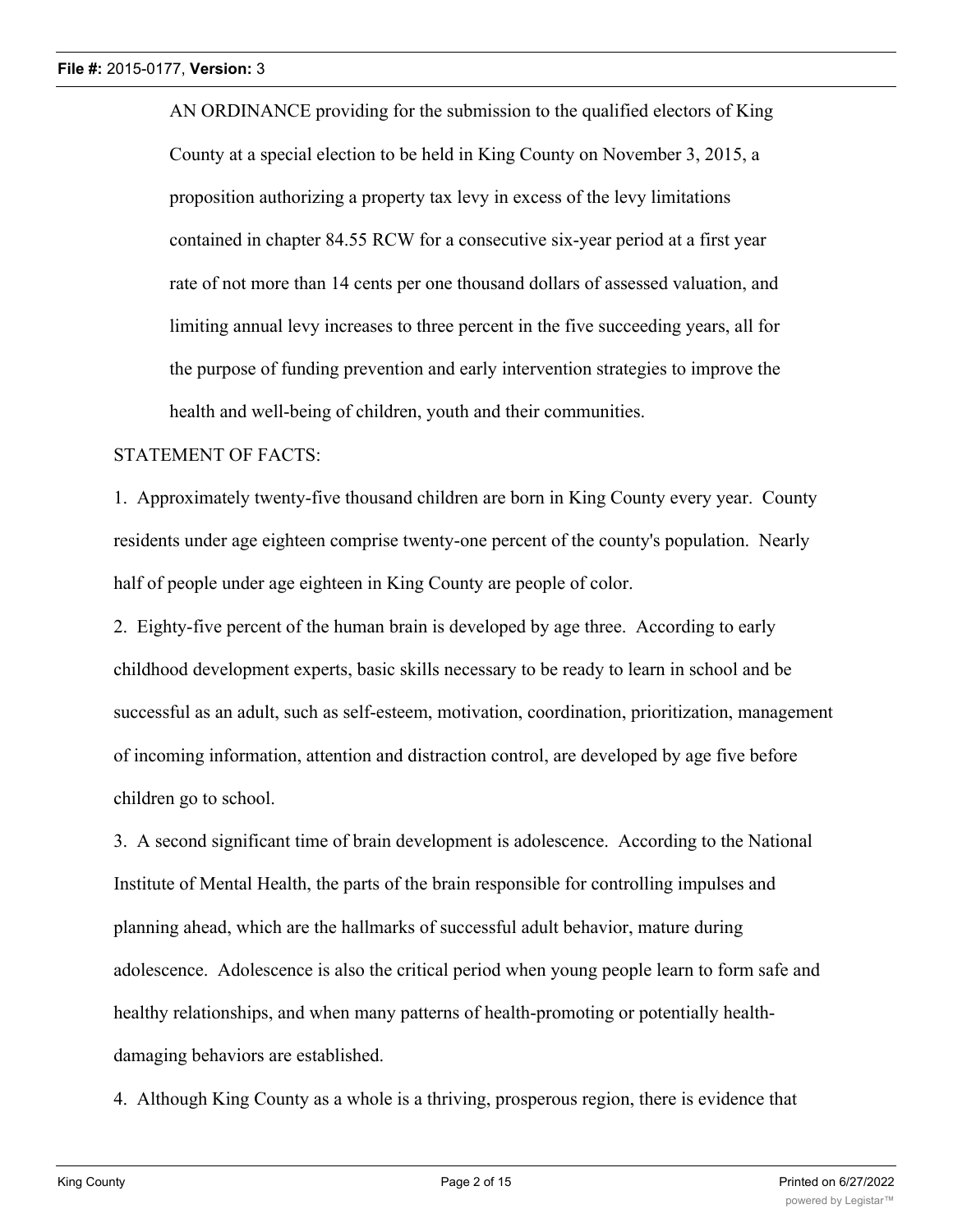some of our children and youth are in danger of being left behind. The percentage of children five and under living in poverty is as low as four and seven-tenths percent in some regions of the county and as high as twenty-six percent in other regions. Infant mortality is four times higher in some areas of King County than others. Approximately one-third of pregnant women do not receive the recommended levels of prenatal care. One in five adolescents is overweight or obese and only twenty-four percent of adolescents receive the recommended levels of physical activity. Twenty-six percent of adolescents report having depressive feelings and twenty-nine percent report using alcohol or other illicit drugs. Over six thousand King County students are homeless; in some school districts as many as one in ten are homeless.

5. Studies have shown that adverse childhood experiences, such as domestic violenc and sexual assault, increase the odds of experiencing homelessness as an adult, as well as mental health and physical health problems. The significance of the impact of those experiences on the development of children and youth emphasizes the necessity of the provision of robust social services and shelter programs for at-risk children and youth in domestic violence and sexual assault situations to prevent homelessness and physical and mental health problems later in life. 6. All too often the children and youth who are being left behind and are not receiving services before a crisis occurs are children and youth of color. Young people of color make up at least fifty to sixty percent of youth and young adults experiencing homelessness despite only twentynine percent of King County's general population being people of color.

7. One of the areas where the disparities in those who do not receive appropriate services before a crisis occurs is the juvenile justice system. African-American youth make up approximately fifty percent of those in detention in King County, or five times their rate of representation in the general population. According to a report from the National Conference of State Legislatures as many as seventy percent of children and youth in the juvenile justice system nationally are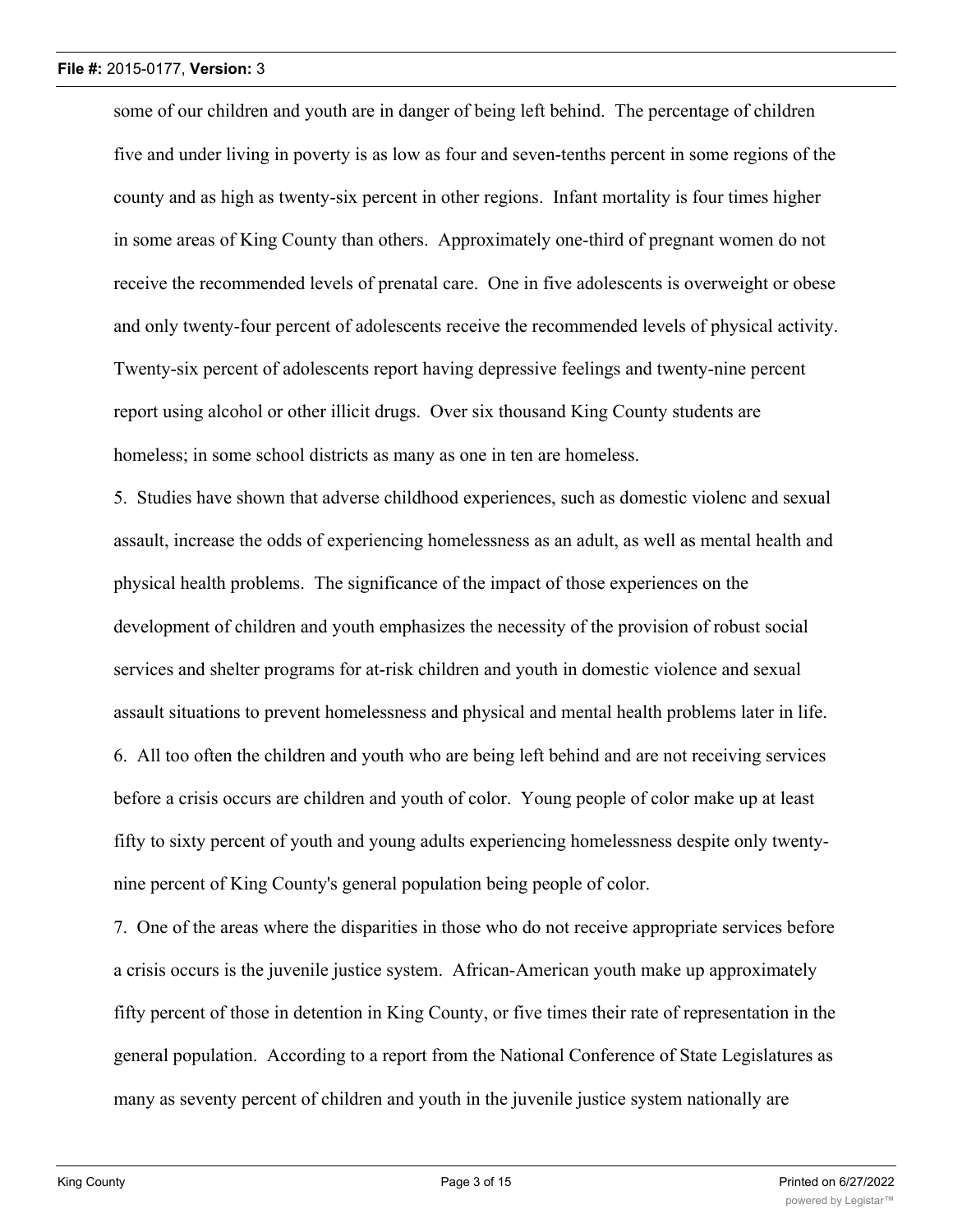affected with a mental disorder, and one in five suffer from a mental illness so severe as to impair their ability to function as a young person and grow into a responsible adult. King County is committed to preventing crises before they occur and ending disproportionality in the juvenile justice system.

8. The county actively engages in equity and social justice efforts to eliminate racial disparities in the juvenile justice system and the council will consider this goal when deliberating on future policies and plans related to the voter-approved best starts for kids levy.

9. Investment in prevention and early intervention can prevent long-term harm of children as they grow up. According to the National Scientific Council on the Developing Child, extensive research on the biology of stress now shows that healthy development can be derailed by excessive or prolonged activation of stress response systems in the body and the brain, with damaging effects on learning, behavior and health across the lifespan.

10. Prevention and early intervention are also the most effective and least expensive ways to address serious future problems such as chronic disease, mental illness, substance abuse and incarceration. Science tells us that lifelong problems can be prevented: by investing heavily in children before age five; by making strategic investments at critical points in a young person's development before age twenty-four; and by taking actions to ensure that all children and youth have opportunities to live in safe, thriving, health-promoting home, school and community environments.

11. Studies have shown that the return on investment in early childhood development, ensuring that children have a strong start in life, is from three to seventeen dollars for every dollar invested. Similarly, the Institute of Medicine and National Research Council's Preventing Mental, Emotional, and Behavioral Disorders Among Young People report released in 2009 notes that cost-benefit ratios for early treatment and prevention programs for addictions and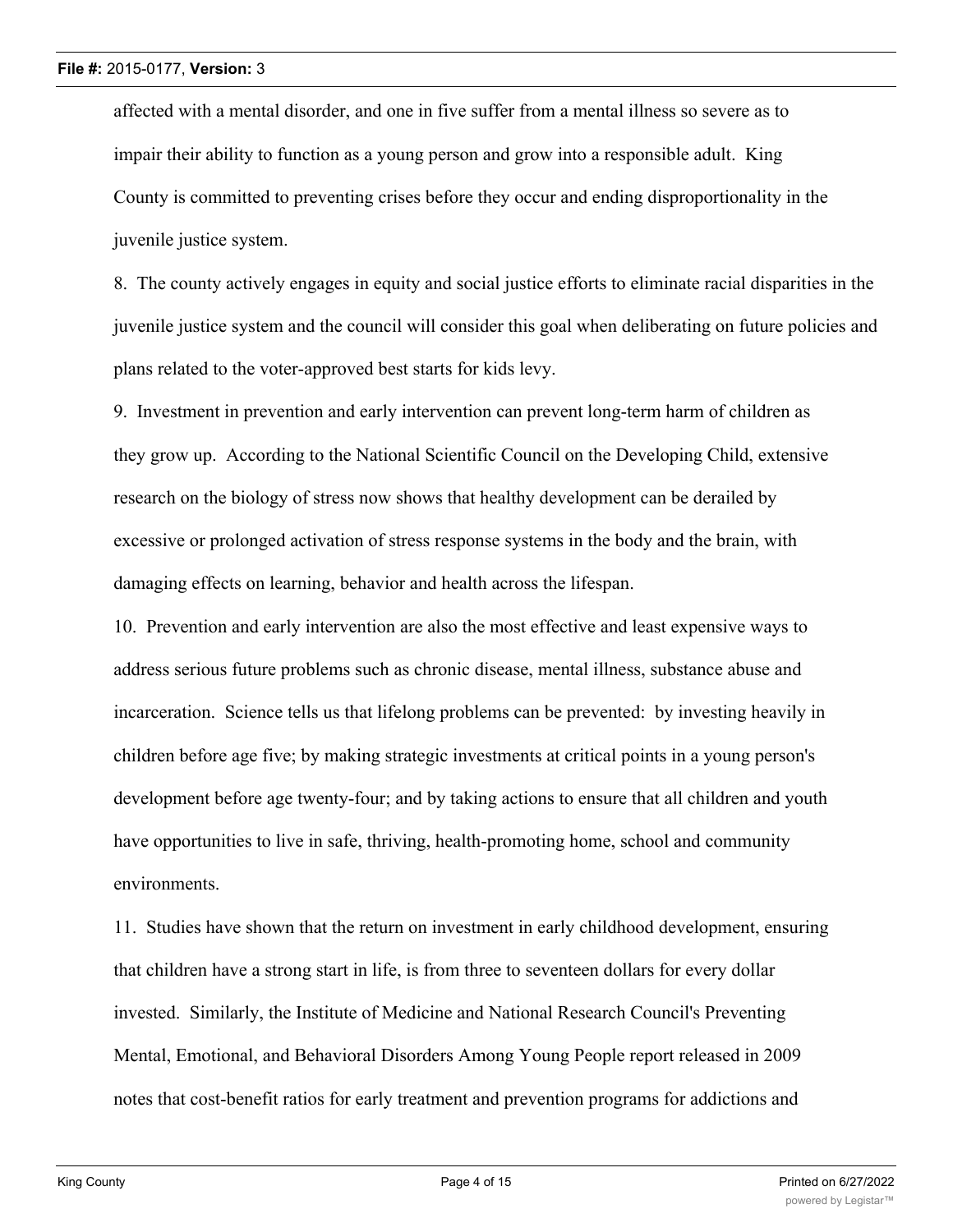mental illness programs range from 1:2 to 1:10. This means a one-dollar investment yields two to ten dollars savings in health costs, criminal and juvenile justice costs, educational costs and lost productivity.

12. Studies show that prevention has positive economic impacts for business. For example, a healthier workforce can reduce the extent to which health insurance costs and employee absenteeism affects a company's competitive edge. In the United States, full-time employees with chronic disease miss an estimated four hundred fifty million additional work days per year, compared to healthy employees, contributing to a cost of one hundred fifty-three billion dollars in lost productivity every year.

13. Many of the county's current funding sources, as well as other public budgets, are dedicated to responding to crises and negative outcomes, particularly negative outcomes for adults, such as severe mental illness, homelessness and chronic illness, and for children and youth who have already dropped out of school or who have been involved in the juvenile justice system. While these are required or necessary expenditures, little funding is available to invest in prevention. For example, seventy-five percent of the county's general fund supports the law and justice system. The veterans and human services levy, because it is focused on services for people who are in crisis, provides for services primarily for adults. Only sixteen percent of its total funding is available to support people under age twenty-four and only eleven percent of the total levy provides for prevention-oriented services.

14. In 2014, the shortfall of funding for public health - Seattle & King County reached a critical point, threatening the loss of proven prevention and early intervention programs for mothers and families, such as the Nurse Family Partnership home visiting program and maternity support services.

15. While the voter-approved best starts for kids levy would allow public health - Seattle  $\&$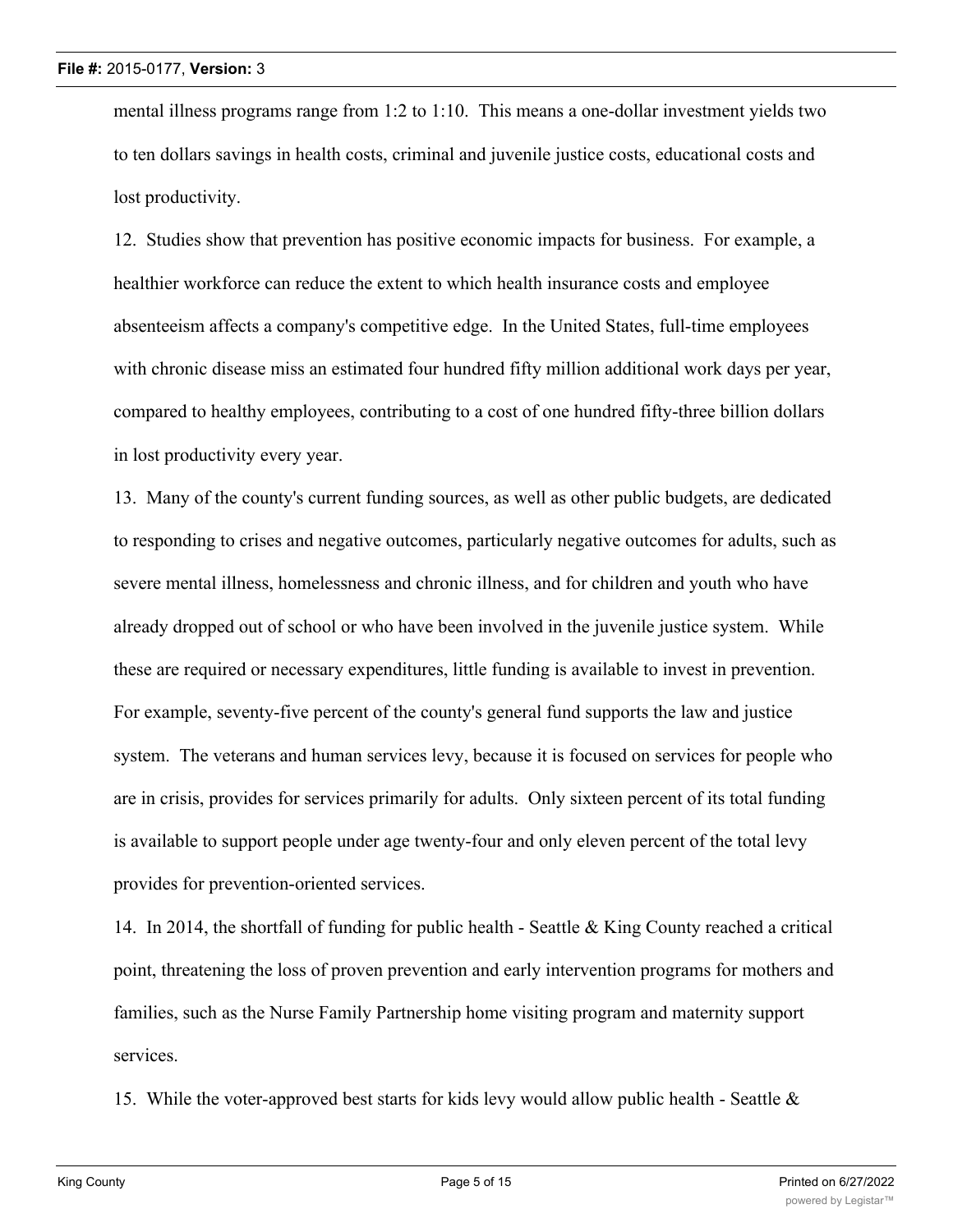King County to continue providing parent-child health services, such as the nurse family partnership home visiting program and maternity support services, the levy would not stabilize King County's broader public health services. The public health fund remains at risk, as longterm public health funding sources have not been identified.

16. The majority of levy proceeds from the voter-approved best starts for kids levy is intended to go to community partners to provide services in the community. As the levy is being implemented, the county's goal is to ensure that diverse communities and small organizations, including those that are using emerging and innovative approaches to provide services, are able to access moneys in order to provide culturally appropriate services in King County. The county intends to collaborate with these organizations and help evaluate innovative new programs or services so that promising practices become proven practices.

17. Services for children and youth will improve as agencies and organizations working with children and youth have opportunities for training, building organizational and system capacity and sufficient resources to administer programs and services.

18. In 2010, the county enacted Ordinance 16857, establishing the King County Strategic Plan. The Strategic Plan includes as one of its goals Health and Human Potential: Provide opportunities for all communities and individuals to realize their full potential.

19. In 2010, the county enacted Ordinance 16948, transforming its work on equity and social justice from an initiative to an integrated effort that applies the King County Strategic Plan's principle of "fair and just" intentionally in all the county does in order to achieve equitable opportunities for all people and communities.

20. In 2012, the council adopted Motion 13768, establishing the Health & Human Services Transformation Plan. The Transformation Plan establishes as its vision that, by 2020, the people of King County will experience significant gains in health and well-being because our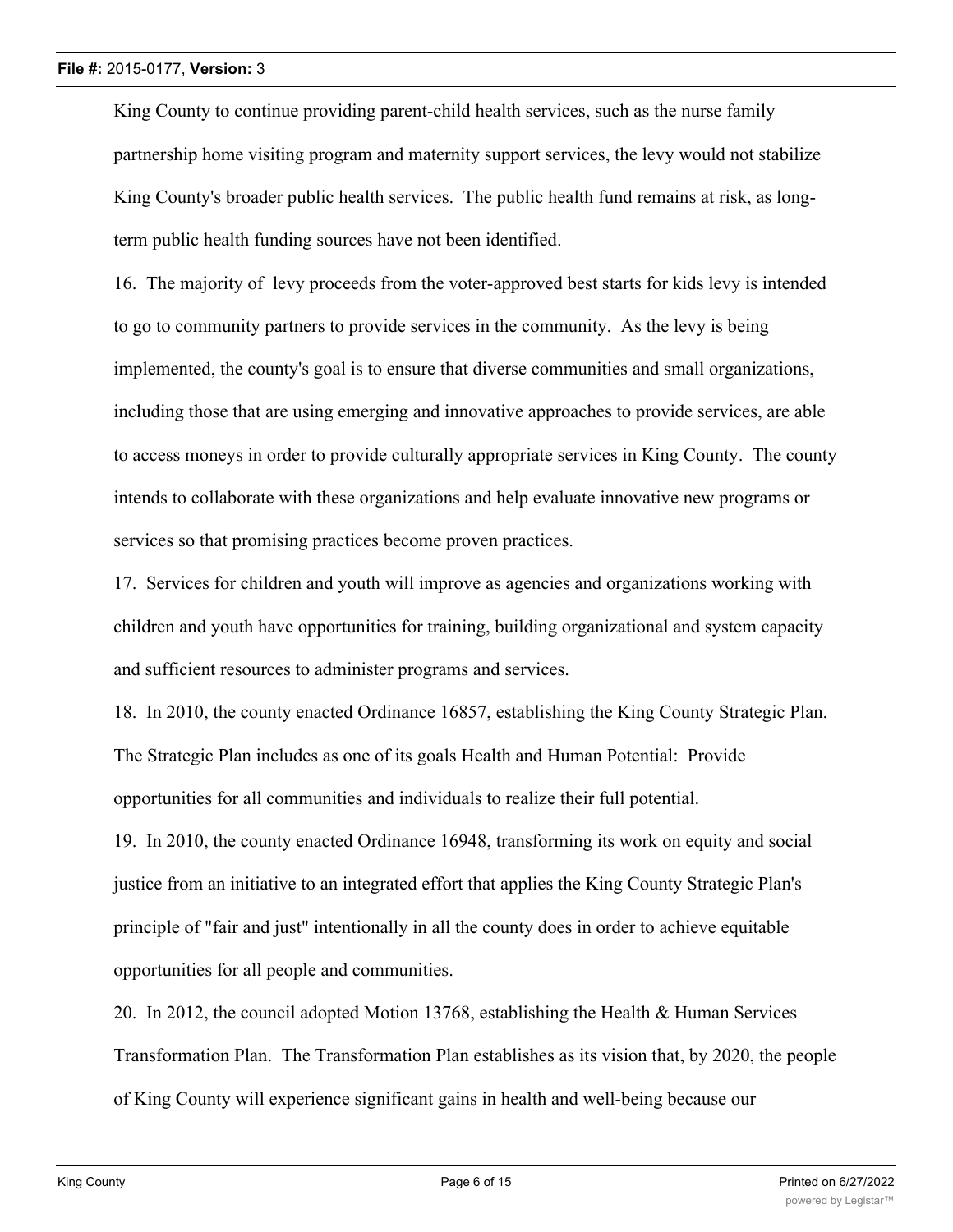community worked collectively to make the shift from a costly, crisis-oriented response to health and social problems, to one that focuses on prevention, embraces recovery and eliminates disparities.

21. In 2014, the county enacted Ordinance 17738, establishing the youth action plan task force and providing policy direction regarding the development of a youth action plan. The youth action plan task force members helped shape the best starts for kids levy.

22. In 2014, as part of the implementation of the King County Strategic Plan, the equity and social justice ordinance, the health and human services transformation plan and as part of the development of the youth action plan, King County staff began examining how the county could balance its investment portfolio towards more preventive approaches that lead to improved outcomes that allow individuals and communities to achieve their full potential. This resulting best starts for kids levy ordinance is guided by and represents a further implementation of the county's adopted policy direction.

23. In addition to building on adopted county policy, in developing this best starts for kids levy ordinance, King County staff consulted with experts at the University of Washington Institute for Learning & Brain Sciences and with several groups and coalitions, including the Best Starts for Kids Advisory Group, the Youth Action Plan Task Force, the Transformation Plan Advising Partners Group, the King County Alliance for Human Services, the Youth Development Executive Directors Coalition and several early learning coalitions. County staff also reviewed and consulted with jurisdictions and organizations from around the United States and the world regarding best and promising practices.

24. It is the intent of the council and the executive that the strategies supported by the voterapproved best starts for kids levy will achieve a variety of individual and community outcomes. Individual outcomes will include the following: increasing the percentage of pregnant women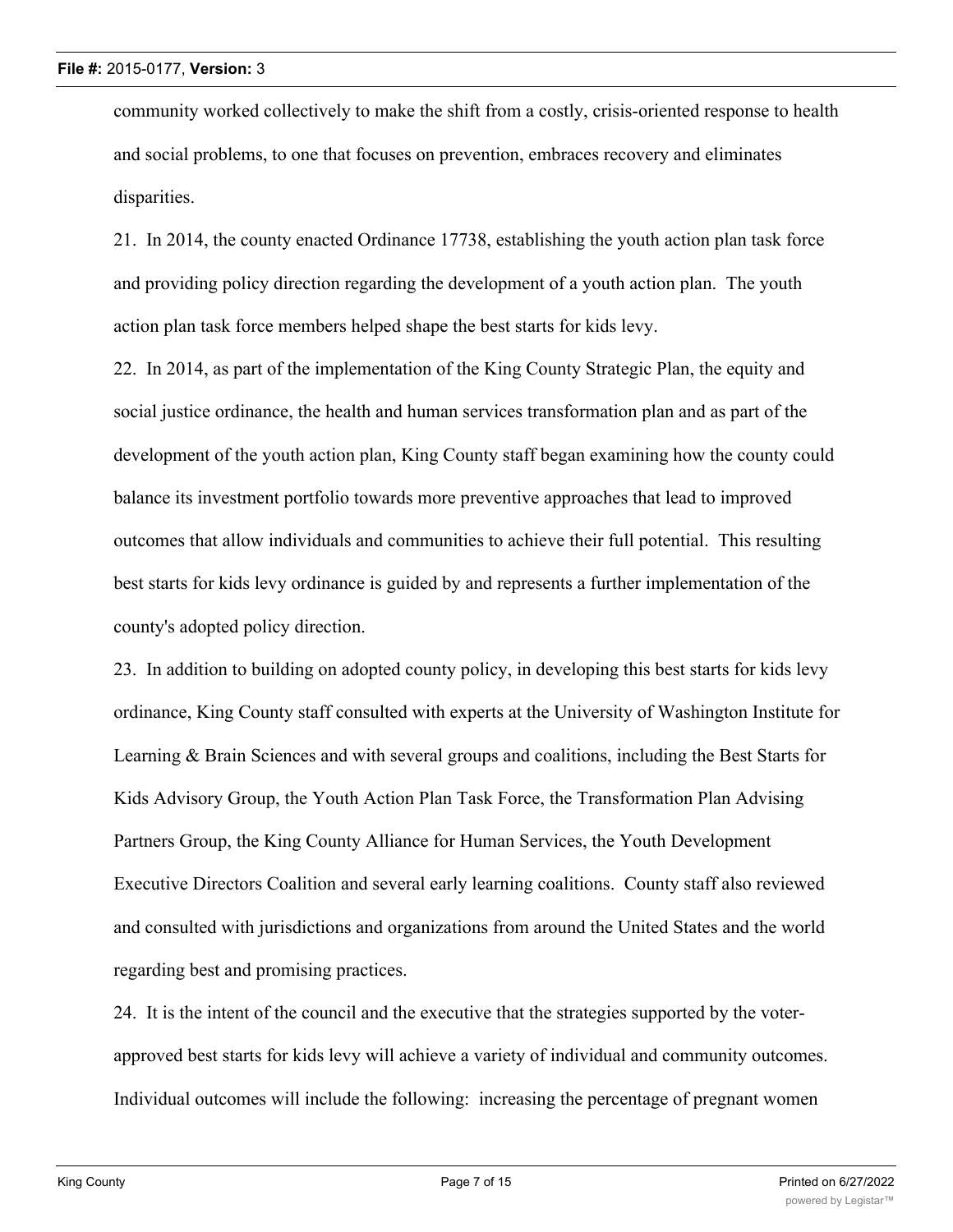who receive early and adequate prenatal care; increasing technical assistance to child care providers; reducing psychiatric hospitalizations for children and youth; decreasing the percentage of children and youth using alcohol or drugs; increasing the percentage of children and youth who feel they have an adult in their community they feel they can talk to; and decreasing the percentage of school-aged children and youth in south King County who are at an unhealthy weight. Community outcomes will include the following: decreasing inequities in outcomes for children and youth in King County; decreasing suspensions and expulsions, from child care through high school; decreasing disparities in health and well-being outcomes between different areas within King County; decreasing domestic violence; decreasing moneys spent on crisis services, such as incarceration and involuntary commitment; increasing the number of families and children and youth who are prevented from entering homelessness; and improved quality of life index in Communities of Opportunity.

25. It is the intent of the council and the executive that funding for the youth and family homelessness prevention intitiative will allow the initiative to be flexible, client-centered and outcomes-focused and will provide financial support for community agencies to assist clients. 26. It is the intent of the council and the executive that levy proceeds described in section 5.C. of this ordinance shall be distributed in a geographically equitable manner, in furtherance of the King County Strategic Plan, the equity and social justice ordinance and other adopted county policies.

27. The council and the executive recognize the concerns of senior citizens, low-income households, and other vulnerable populations regarding housing costs and affordability. While the county would be authorized to implement a maximum increase of three percent annually from 2017 through 2021 if the best starts for kids levy is approved by voters, it is the intent of the council and the executive to consider economic conditions that affect those senior citizens,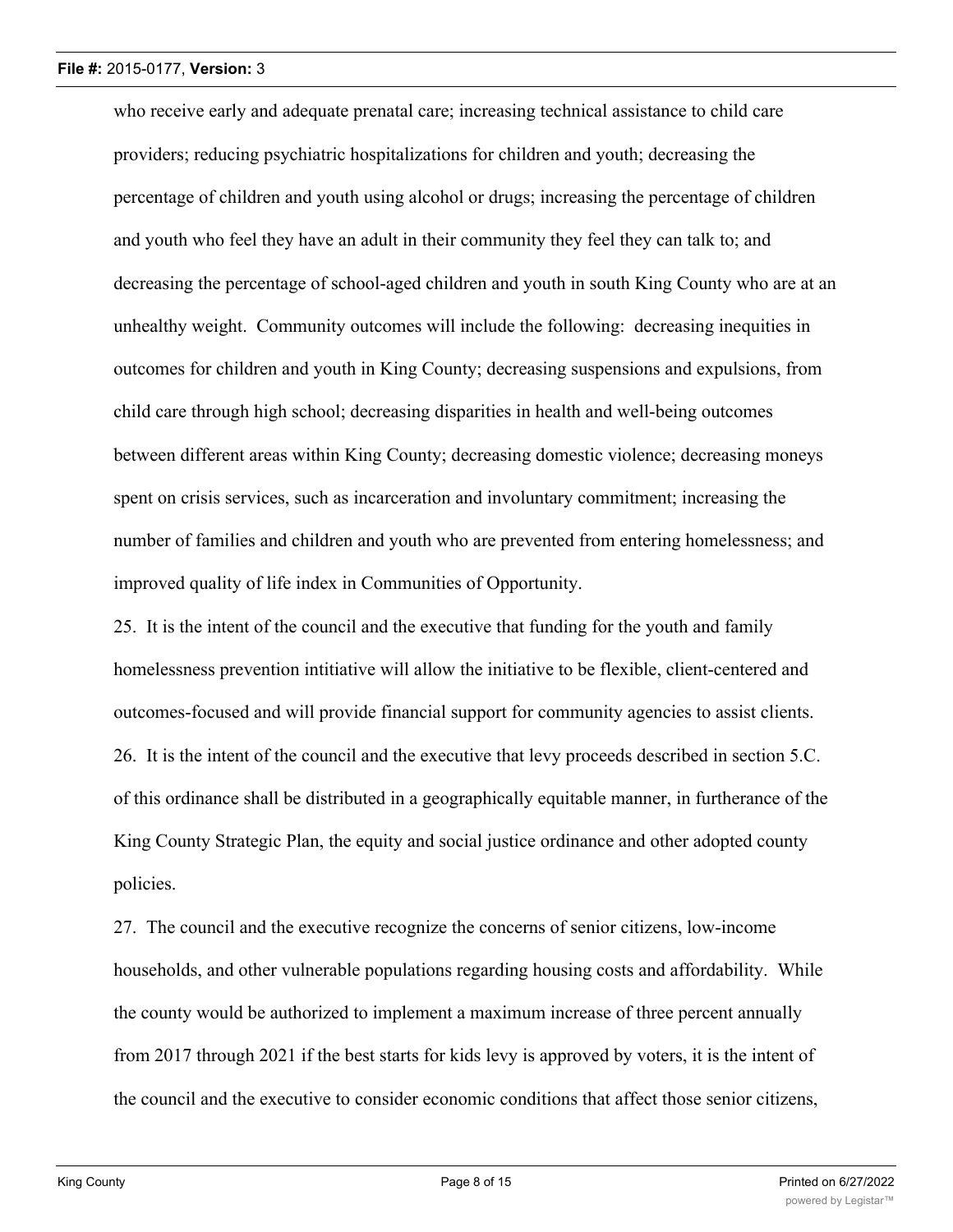low-income households and other vulnerable populations, such as the year-over-year change in the national consumer price index for urban wage earners and clerical workers (CPI-W), as calculated by the United States Bureau of Labor Statistics, in determining the percentage by which to increase the levy each year.

BE IT ORDAINED BY THE COUNCIL OF KING COUNTY:

SECTION 1. **Definitions.** The definitions in this section apply throughout this ordinance unless the context clearly require otherwise.

A. "Children and youth" means a person through twenty-four years old.

B. "Communities of opportunity" means the program launched by The Seattle Foundation and King County in 2014 and memorialized in Contract #5692351, including any successor contract, to support communities in improving the health, social and economic outcomes of the residents of those communities, and to do so by partnering with those communities to shape and own solutions. In the event the formal relationship described in this subsection B. between The Seattle Foundation and King County ceases to be in effect at any point during the life of the levy, "communities of opportunity" means a strategy that is designed to improve the health, social and economic outcomes of specific communities that is administered by the county and developed in partnership with those communities.

C. "Communities of opportunity interim governance group" means the group and any successor group charged with advising on strategic direction and operations for communities of opportunity. The communities of opportunity interim governance group shall include one appointee of the executive and one appointee of the council, respectively, who shall be confirmed by ordinance. Interim governance group members as of the date of enactment of this ordinance include community partners and representatives from local government, from The Seattle Foundation and from King County. If the proposed levy passes, the group will be reconstituted in accordance with section 7.B. of this ordinance.

D. "Levy" means the levy of regular property taxes for the specific purposes and term provided in this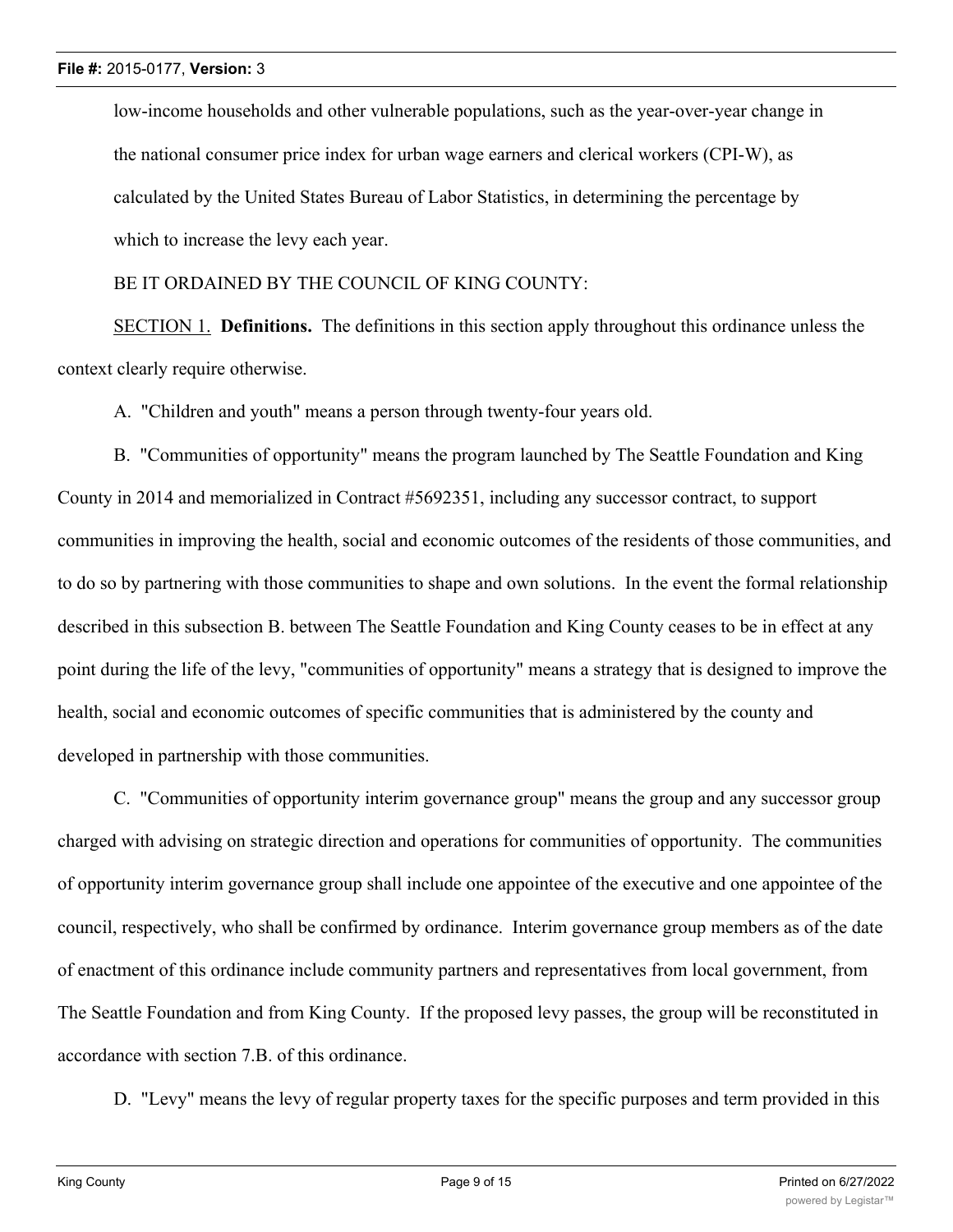ordinance and authorized by the electorate in accordance with state law.

E. "Levy proceeds" means the principal amount of moneys raised by the levy and any interest earnings on the moneys.

F. "Limit factor," for purposes of calculating the levy limitations in RCW 84.55.010, means one hundred three percent.

G. "Strategy" means a program, service, activity, initiative or capital investment intended to achieve the goals of this ordinance.

H. "Youth and family homelessness prevention initiative" means an initiative intended to prevent and divert children and youth and their families from becoming homeless.

SECTION 3. **Levy submittal.** To provide necessary moneys for the purposes identified in section 5 of this ordinance, the county council shall submit to the qualified electors of the county a proposition authorizing a regular property tax levy in excess of the levy limitation contained in chapter 84.55 RCW for six consecutive years, commencing in 2016, at a rate not to exceed fourteen cents per thousand dollars of assessed value in the first year and authorizing a limit factor of one hundred three percent for each of the five succeeding years, which are 2017 through 2021. In accordance with RCW 84.55.050, this levy shall be a regular property tax levy, which is subject to the statutory rate limit of RCW 84.52.043.

SECTION 4. **Deposit of levy proceeds.** The levy proceeds shall be deposited in a special revenue fund, which fund shall be created by ordinance.

#### SECTION 5. **Eligible expenditures.**

A. Out of the first year's levy proceeds:

 1. Nineteen million dollars shall be used to plan, provide and administer a youth and family homelessness prevention initiative; and

 2. Such sums as are necessary to provide for the costs and charges incurred by the county that are attributable to the election.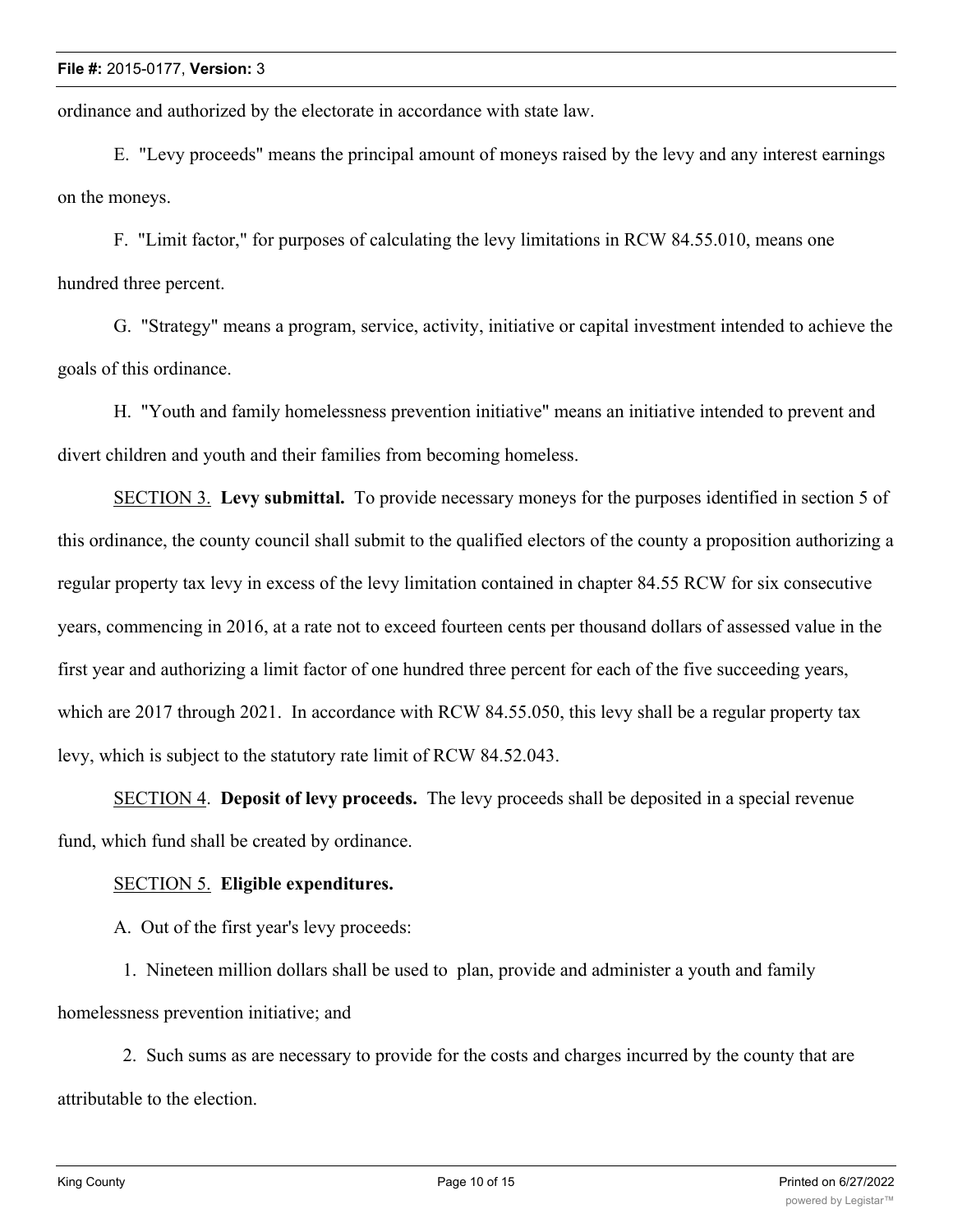B. The remaining levy proceeds shall be used to plan, provide and administer the provision of a wide range of strategies to:

 1. Improve health and well-being outcomes of children and youth, as well as the families and the communities in which they live, including, but not limited to, by ensuring adequate services and supports for pregnant women and newborns; access to safe and healthy food; support for hospitals and other mental health providers in King County to provide children and youth with access to mental health services; and developmental screening for children and youth;

 2. Prevent and intervene early on negative outcomes, including, but not limited to, chronic disease, mental illness, substance abuse, homelessness, domestic violence and incarceration;

3. Reduce inequities in outcomes for children and youth in the county; and

 4. Strengthen, improve, better coordinate, integrate and encourage innovation in health and human services systems and the agencies, organizations and groups addressing the needs of children and youth, their families and their communities.

C. Of the eligible expenditures described in subsection B. of this section:

 1. Fifty percent shall be used to plan, provide and administer strategies focused on children and youth under five years old and their caregivers, pregnant women and for individuals or families concerning pregnancy. Of these moneys, not less than \$42.8 million shall be used to provide health services, such as maternity support services and nurse family partnership home visiting program services;

 2. Thirty-five percent shall be used to plan, provide and administer strategies focused on children and youth ages five through twenty-four years old;

3. Ten percent shall be used to plan, provide and administer communities of opportunity; and

- 4. Five percent shall be used to plan, fund and administer the following:
- a. evaluation and data collection activities;
- b. activities designed to improve the delivery of services and programs for children and youth and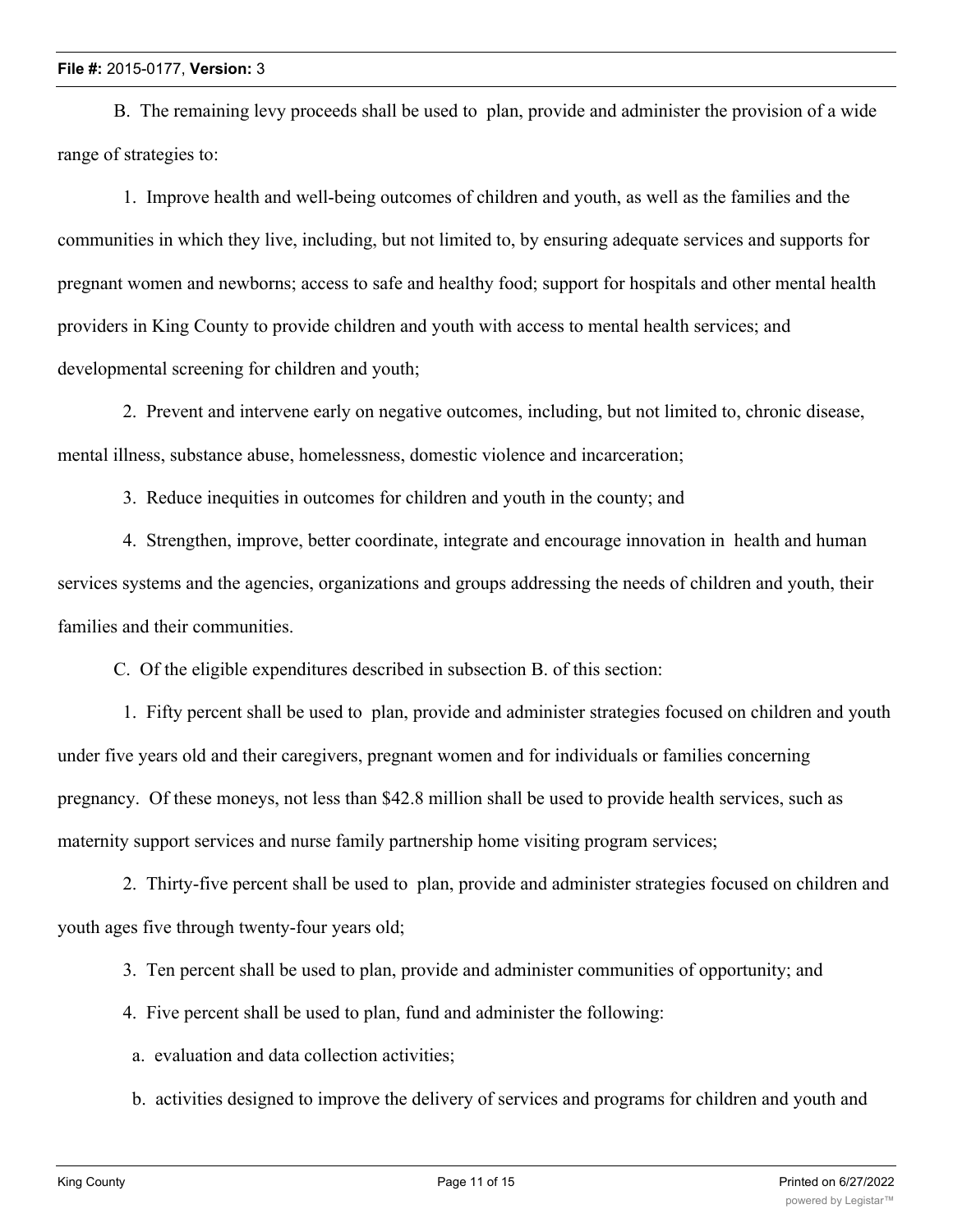their communities;

 c. services identified in subsection B. of this section provided by metropolitan park districts in King County. Of these moneys identified in this subsection C.4.c., an amount equal to the lost revenues to the metropolitan park districts resulting from prorationing as mandated by RCW 84.52.010, up to one million dollars, shall be provided to those metropolitan park districts if authorized by the county council by ordinance; and

 d. services identified in subsection B. of this section provided by fire districts, in an amount equal to the lost revenues to the fire districts in King County resulting from prorationing, as mandated by RCW 84.52.010, for those services, to the extent the prorationing was caused solely by this levy and if authorized by the county council by ordinance.

SECTION 6. **Call for special election.** In accordance with RCW 29A.04.321, the King County council hereby calls for a special election to be held in conjunction with the general election on November 3, 2015, to consider a proposition authorizing a regular property tax levy for the purposes described in this ordinance. The King County director of elections shall cause notice to be given of this ordinance in accordance with the state constitution and general law and to submit to the qualified electors of the county, at the said special county election, the proposition hereinafter set forth. The clerk of the council shall certify that proposition to the director of elections in substantially the following form:

PROPOSITION ; The King County Council has passed Ordinance concerning funding to improve well-being of children, youth, families and communities. If approved, this proposition would provide funding for prevention and early intervention to achieve positive outcomes related to: healthy pregnancy; parental and newborn support; healthy child and youth development; the health and well-being of communities; and crisis prevention and early intervention for children and youth, including for domestic violence and homelessness. The measure would authorize an additional regular property tax of \$0.14 per \$1,000 of assessed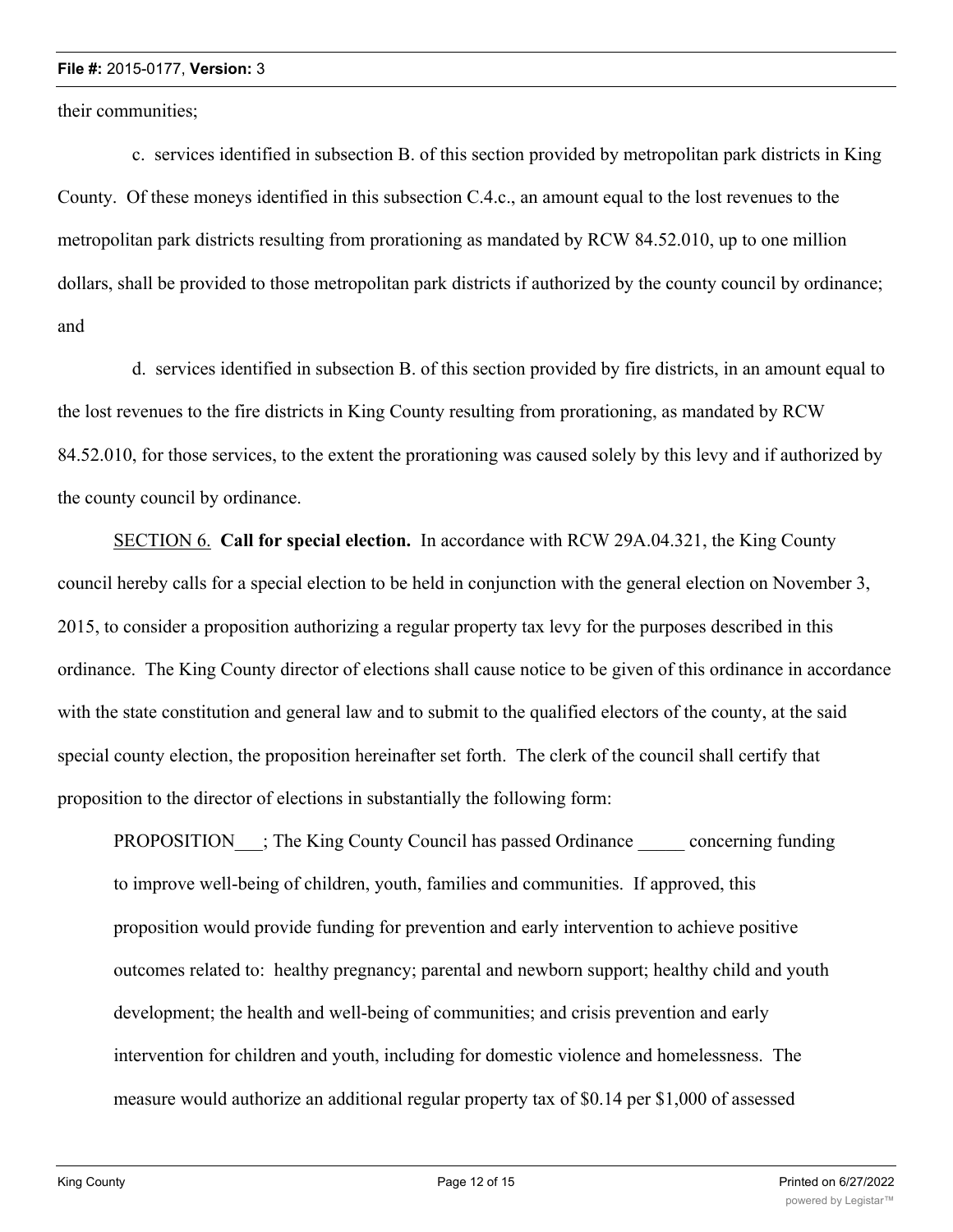valuation for collection beginning in 2016 and authorize maximum annual increases of 3% in the succeeding 5 years.

#### SECTION 7. **Governance.**

A. If the levy is approved by the voters, an oversight and advisory board shall be established by ordinance to serve as the oversight and advisory board for the portion of the levy proceeds described in section 5.C.1., 2. and 4. of this ordinance. The executive shall transmit to the council by December 1, 2015, a plan relating to the oversight and advisory board and a proposed ordinance that identifies the duties and composition of the oversight and advisory board. The duties of the oversight and advisory board shall include making recommendations on and monitoring the distribution of levy proceeds. The oversight and advisory plan shall be consistent with the recommendations contained in the county's youth action plan, adopted by Motion 14378. The oversight and advisory board shall be comprised of a wide array of King County residents and stakeholders with geographically and culturally diverse perspectives.

B. The communities of opportunity interim governance group shall serve as the advisory board for levy proceeds described in section 5.C.3. of this ordinance. The executive shall transmit to the council by December 1, 2015, a plan relating to the communities of opportunity interim governance group and a proposed ordinance that identifies the composition and duties of the interim governance group with respect to the levy proceeds described in section 5.C.3. of this ordinance.

#### SECTION 8. **Implementation plans.**

A. The executive shall transmit to the council an implementation plan that identifies the strategies to be funded and outcomes to be achieved with the use of levy proceeds described in section 5.A.1. of this ordinance. This implementation plan relating to the youth and family homelessness prevention initiative shall, to the maximum extent possible, be developed in collaboration with the oversight and advisory board and shall be transmitted to the council by March 1, 2016, for council review and approval by ordinance.

B. The executive shall transmit to the council an implementation plan that identifies the strategies to be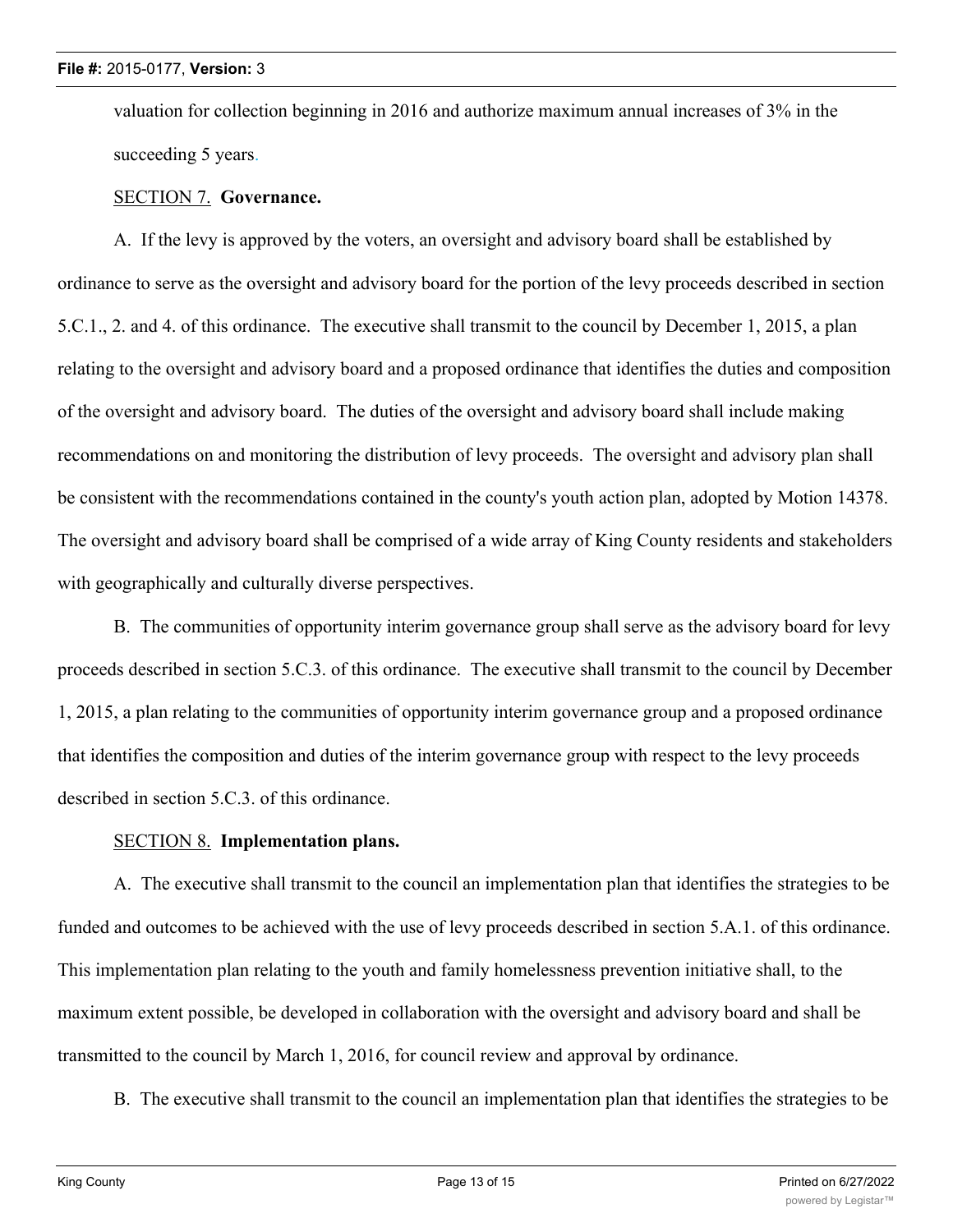funded and outcomes to be achieved with the use of levy proceeds described in section 5.C. of this ordinance. The implementation plan shall be developed in collaboration with the oversight and advisory board and the communities of opportunity interim governance group, as applicable. The implementation plan shall, to the maximum extent possible, take into consideration the county's youth action plan, adopted by Motion 14378, and any recommendations of the county's steering committee to address juvenile justice disproportionality that was formed in 2015 that are adopted into policy. Along with the implementation plan required by this subsection B., the executive shall transmit to the council for approval by motion a policy that identifies the economic indicators the council should consider each year in determining the percentage by which to increase the levy for the subsequent year. The motion shall also include the executive's recommendations for the percentage by which the levy should change based on changes in the identified economic indicators. The implementation plan shall be transmitted to the council by June 1, 2016, for council review and approval by ordinance.

C. Levy proceeds may not be expended for the purposes described in section 5.A. and C. of this ordinance until the date on which the applicable implementation plan is approved by ordinance, .except for planning funds, which shall be approved by ordinance and not exceed two million dollars, the funds required for elections costs described in section 5.A.2. of this ordinance, and funds for public health services described in section 5.C.1. of this ordinance

D. The implementation plans described in subsections A. and B. of this section shall each include a proposal for an annual reporting process to the council, including the regional policy committee or a successor committee.

SECTION 9. **Ratification.** Certification of the proposition by the clerk of the county council to the director of elections in accordance with law before the election on November 3, 2015, and any other act consistent with the authority and before the effective date of this ordinance are hereby ratified and confirmed.

SECTION 10. **Severability.** If any provision of this ordinance or its application